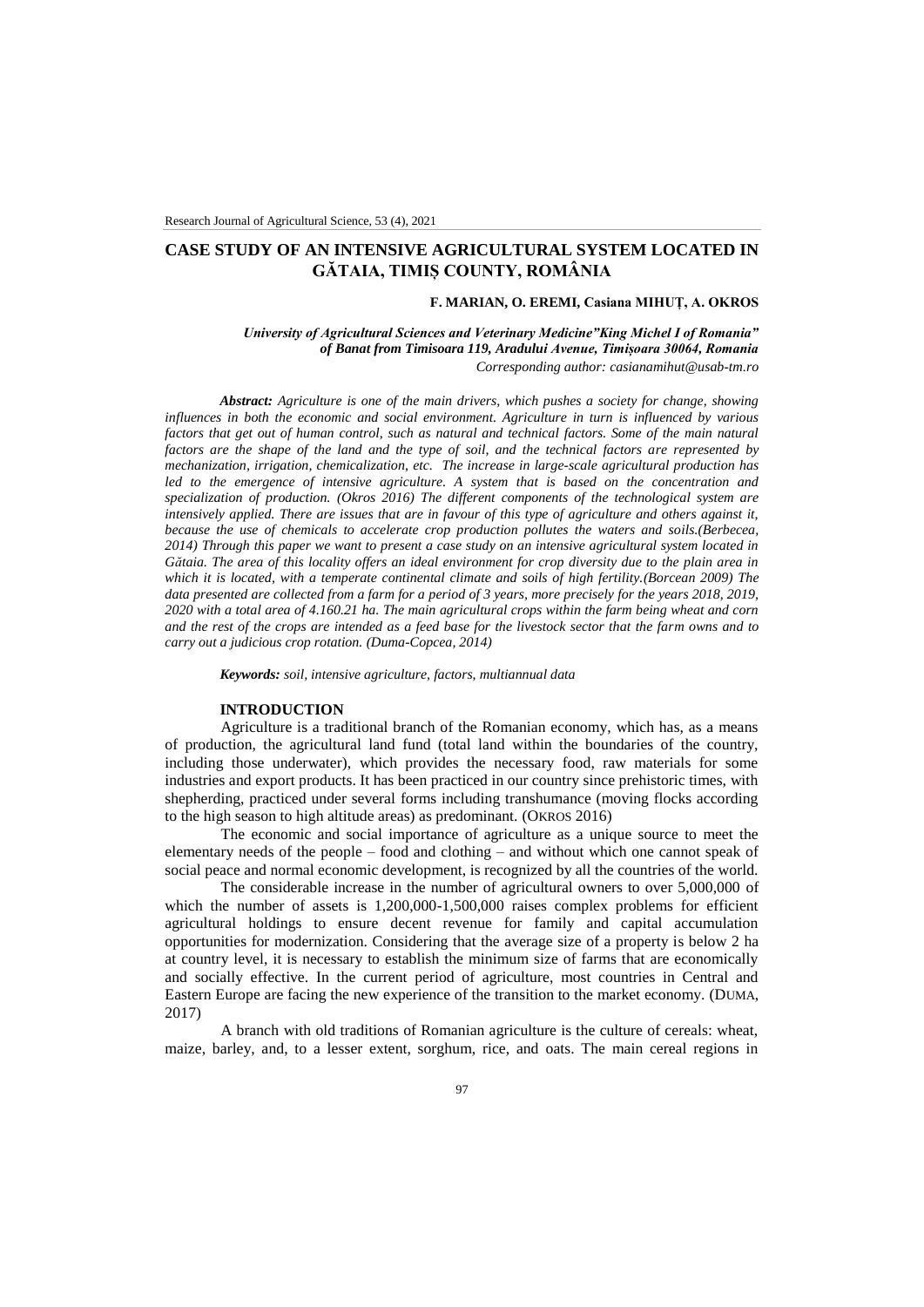Romanian are the Romanian Plain, the Western Plain, the Moldavian Plateau, the Dobrogea Plateau, the Transylvanian Depression and the Getic Plateau. (NITA, 2018)

The main technical plants cultivated in Romania are sunflower (southeast of the country), soybean, sugar beet, flax and hemp. In colder areas (the Suceava Plateau, the Depression of the Oriental Carpathians, the north-west of the Transylvania Depression) and in the plains, potato is also cultivated. Vegetables and legumes for grains are grown especially in the surroundings of cities and in the meadows of rivers.

At present, Romania's agriculture is, in terms of agricultural structures, in a similar situation as the majority of European countries about 40 years ago. (DRAGOESCU, 2017)

Located in Timiş County, in the southwest, Gătaia has the following geographic coordinates: 450 22' northern latitude and 210 25' eastern longitude. (GAICA, 2016)

The average annual temperature (recorded at the Timisoara Meteorological Station) is 10.90C. On the territory of Gătaia, the average multiannual temperature is a little lower due to the influence of the Piedmont area. The average annual temperature of 10.90C, due to ocean air influences, has no major annual variations. The average amount of precipitation is 600-700 mm/year. (MIRCOV, 2016)

The area of this locality offers an ideal environment for crops due to the plains in which it is placed, with temperate continental climate and high fertility soils.

### **MATERIAL AND METHODS**

The share of agriculture in the Romanian economy decreased steadily after 1990 (the rate of decline was slower in the first years of transition and faster after 1997). However, the contribution of agriculture to GDP growth remains substantial (12.8% in 2001) compared to the EU average (1.7%).

The regional distribution of agricultural lands according to the way of use is differentiated in relation to the relief conditions, with the pedo-climatic characteristics and the suitability for crops. Overall, only 25% of all agricultural lands have a superior quality, with a good and very good productive potential.

The agricultural production showed very different specific dynamics, both sectorial (vegetable and animal), as well as in regional profile, depending on the diversity of the conditions of agro-pedoclimatic suitability, but also on the degree of use of the production factors. The vegetal production registered a higher growth rate, because it supposes lower material and financial efforts, in the conditions of the nonexistence of the capital market and of the advantageous credits.

Over the last decade, livestock numbers have declined significantly, including queen herds. below the current level, which represents a technological minimum, can lead to the compromise of the genetic background in animal husbandry. Data obtained from MADR and INSSE and with the support of the Agricultural Chamber of the City Hall of Gătaia were used for the elaboration of this paper.

### **RESULTS AND DISCUSSIONS**

In this work, we present a case study on an intensive agricultural system located in Gătaia. The agricultural system studied is intensive. The crops of the holding differ from year to year due to market requirements, crop rotation and climate change. The technological park is very well proportioned, changes that take place annually (the decrease of their number) are due to their replacement by other machines of the same but more performing type. At the same time, this system is complemented by a wide range of livestock to capitalize on vegetable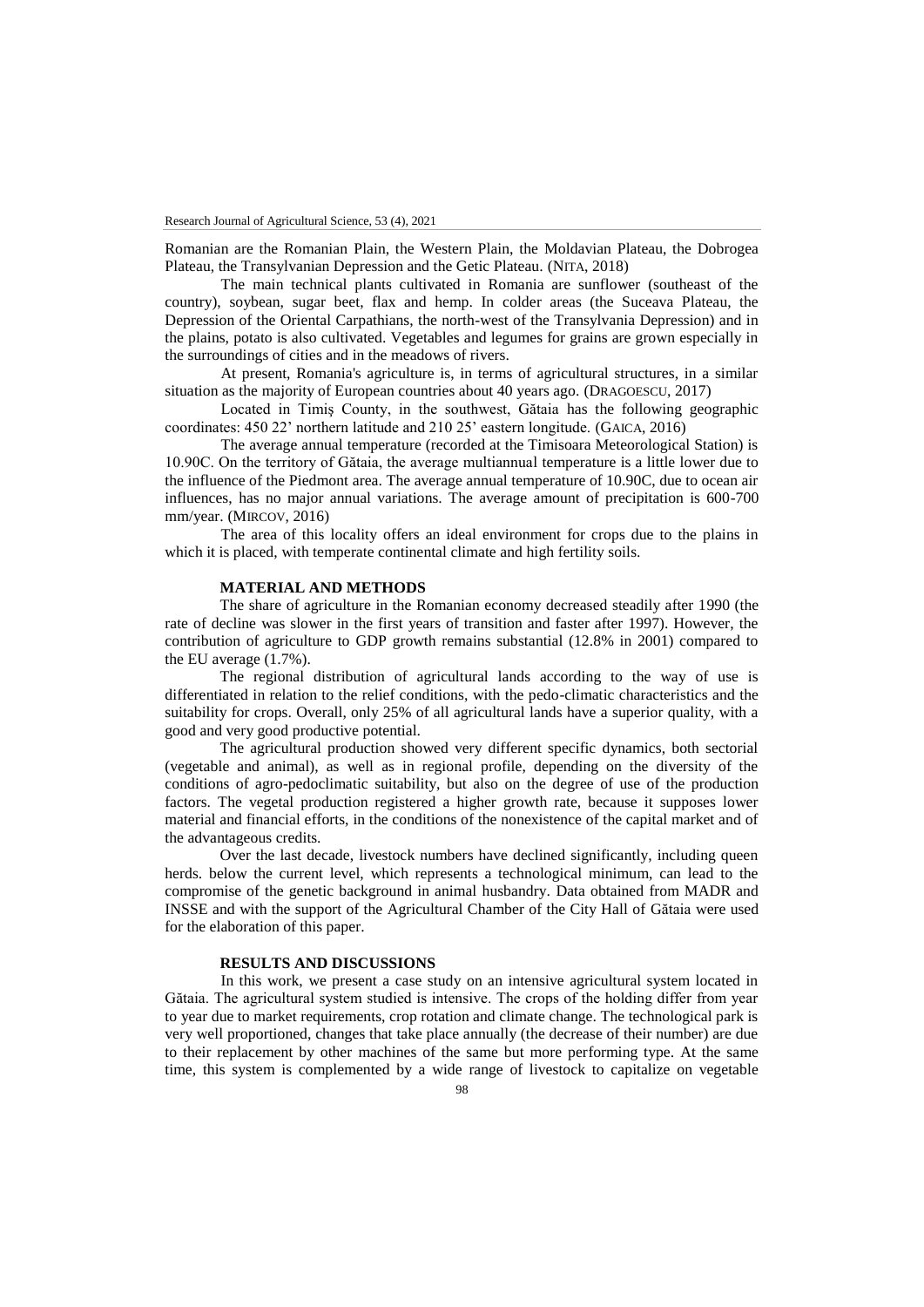products. The zootechnical sector occupies an important place in the holding, the main livestock being the swine (over 77,000 heads) followed by sheep (16,000 heads) and cattle (9,000 heads), plus goats, poultry, and bees. (MICU, 2016) **Structure of crops**

*Table 1*

| Crops in the holding (2018) |         |  |
|-----------------------------|---------|--|
| Crop                        | Ha      |  |
| Cereals                     | 1909,58 |  |
| Wheat                       | 986,35  |  |
| Triticale                   | 21      |  |
| Barley                      | 18      |  |
| Corn                        | 869,23  |  |
| Sorghum                     | 15      |  |
| Oily plants                 | 111     |  |
| Sunflower                   | 58      |  |
| Canola                      | 38      |  |
| Soybeans                    | 15      |  |
| Potatoes                    | 1,35    |  |
| Legumes                     | 6.35    |  |
| Green peas                  | 2,85    |  |
| Melons                      | 3,50    |  |
| Fodder plants               | 64      |  |
| Clover hay                  | 36      |  |
| Plants for silage           | 28      |  |
| Intensive orchards          | 5       |  |

As shown in Table 1, the main agricultural crops in the holding for 2018 were wheat on an area of 986 ha followed by maize with 870 ha. The rest of the crops were intended as a fodder base for the livestock sector of the holding and to perform a rotation of judicious crops.

*Table 2*

| Crops in the holding $(2019)$ |         |  |
|-------------------------------|---------|--|
| Crop                          | Ha      |  |
| Cereals                       | 1823,89 |  |
| Wheat                         | 1003,28 |  |
| Triticale                     | 35      |  |
| Barley                        | 9       |  |
| Corn                          | 753,61  |  |
| Sorghum                       | 23      |  |
| Oily plants                   | 148     |  |
| Sunflower                     | 75      |  |
| Canola                        | 50      |  |
| Soybeans                      | 23      |  |
| Potatoes                      | 0.62    |  |
| Legumes                       | 9,28    |  |
| Green peas                    | 5,28    |  |
| Melons                        | 4       |  |
| Fodder plants                 | 72      |  |
| Alfalfa                       | 44      |  |
| Clover hay                    | 15      |  |
| Plants for silage             | 13      |  |
| Intensive orchards            | 5       |  |

99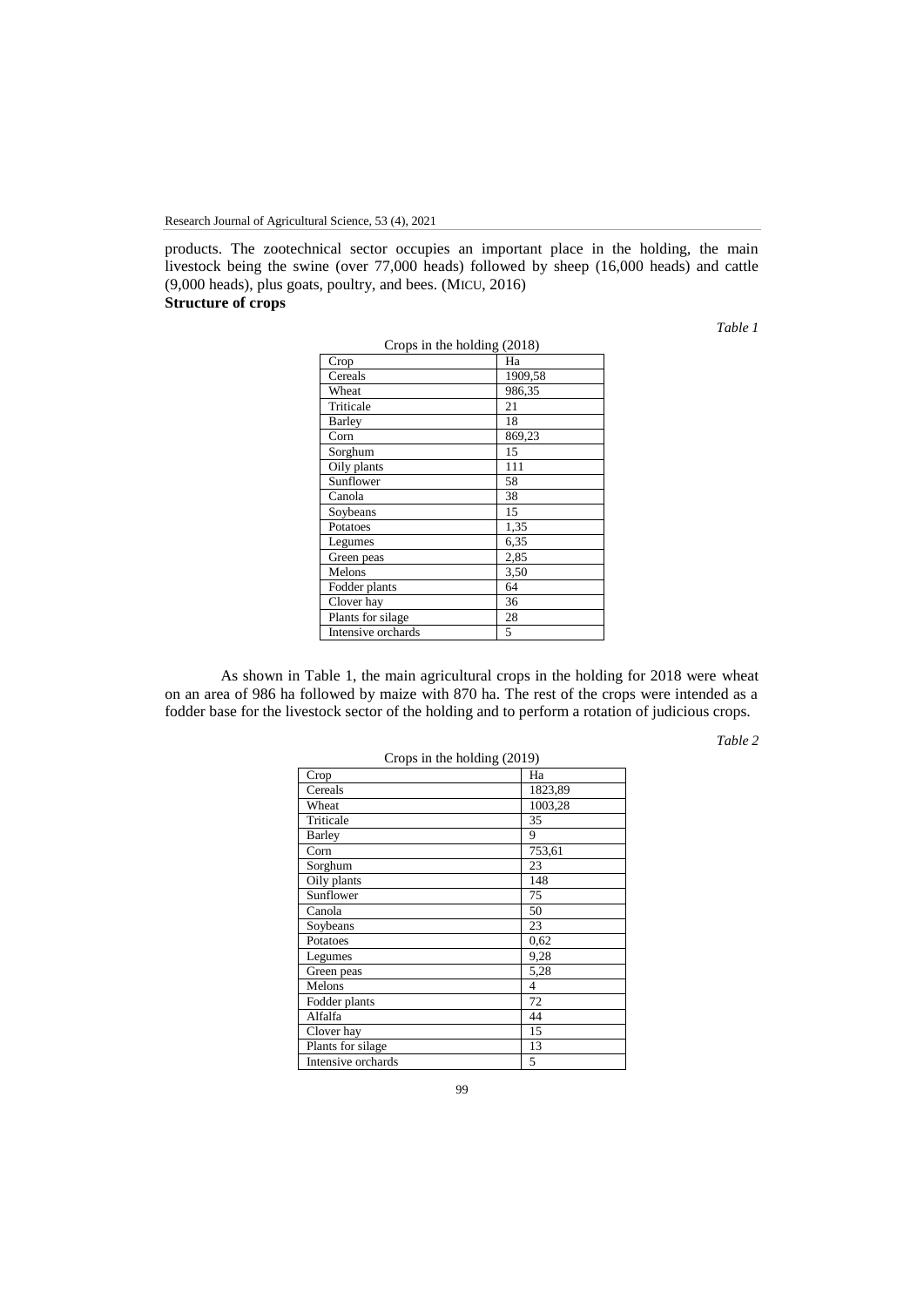As can be seen in Table 2, the main crops of the holding in 2019 was wheat, cultivated on an area of 1,003 ha, followed by maize which decreased to 753 ha in 2019. The area cultivated with sunflower increased from 58 ha to 75 ha and the area cultivated with rape increased from 38 ha to 50 ha.

*Table 3*

| Crops in the holding (2020) |         |  |
|-----------------------------|---------|--|
| Crop                        | Ha      |  |
| Cereals                     | 1908,67 |  |
| Wheat                       | 955,23  |  |
| Triticale                   | 28      |  |
| Barley                      | 12      |  |
| $_{\rm Corn}$               | 895,44  |  |
| Sorghum                     | 18      |  |
| Oily plants                 | 76,45   |  |
| Sunflower                   | 58      |  |
| Canola                      | 45      |  |
| Soybeans                    | 18      |  |
| Potatoes                    | 1       |  |
| Legumes                     | 6       |  |
| Green peas                  | 3,20    |  |
| Melons                      | 2,80    |  |
| Fodder plants               | 71,72   |  |
| Alfalfa                     | 50      |  |
| Clover hay                  | 12      |  |
| Plants for silage           | 9       |  |
| Intensive orchards          | 5       |  |

# **Technological Park: Machinery and Farm Buildings**

*Table 4*

| Technological Park: Machinery (2018) |                  |                       |  |
|--------------------------------------|------------------|-----------------------|--|
| <b>Vehicules and tools</b>           | Private property | <b>Legal property</b> |  |
| Tractor 45 CP                        | 5                | $\overline{c}$        |  |
| Tractor $45 - 65$ CP                 | 20               | 3                     |  |
| Tractor $66 - 100$ CP                |                  | 15                    |  |
| Tractor $101 - 140$ CP               |                  | 30                    |  |
| Tractor $141 - 200CP$                |                  | 18                    |  |
| Tractor $201 - 280$ CP               |                  | 5                     |  |
| Tractor $+280$ CP                    |                  |                       |  |
| Garden tillers                       | 5                |                       |  |
| Mower                                | $\overline{5}$   |                       |  |
| Plow (all types)                     | 14               | 27                    |  |
| Cultivators                          | 7                |                       |  |
| Disc harrows (all types)             | 5                |                       |  |
| Combinators                          |                  | 9                     |  |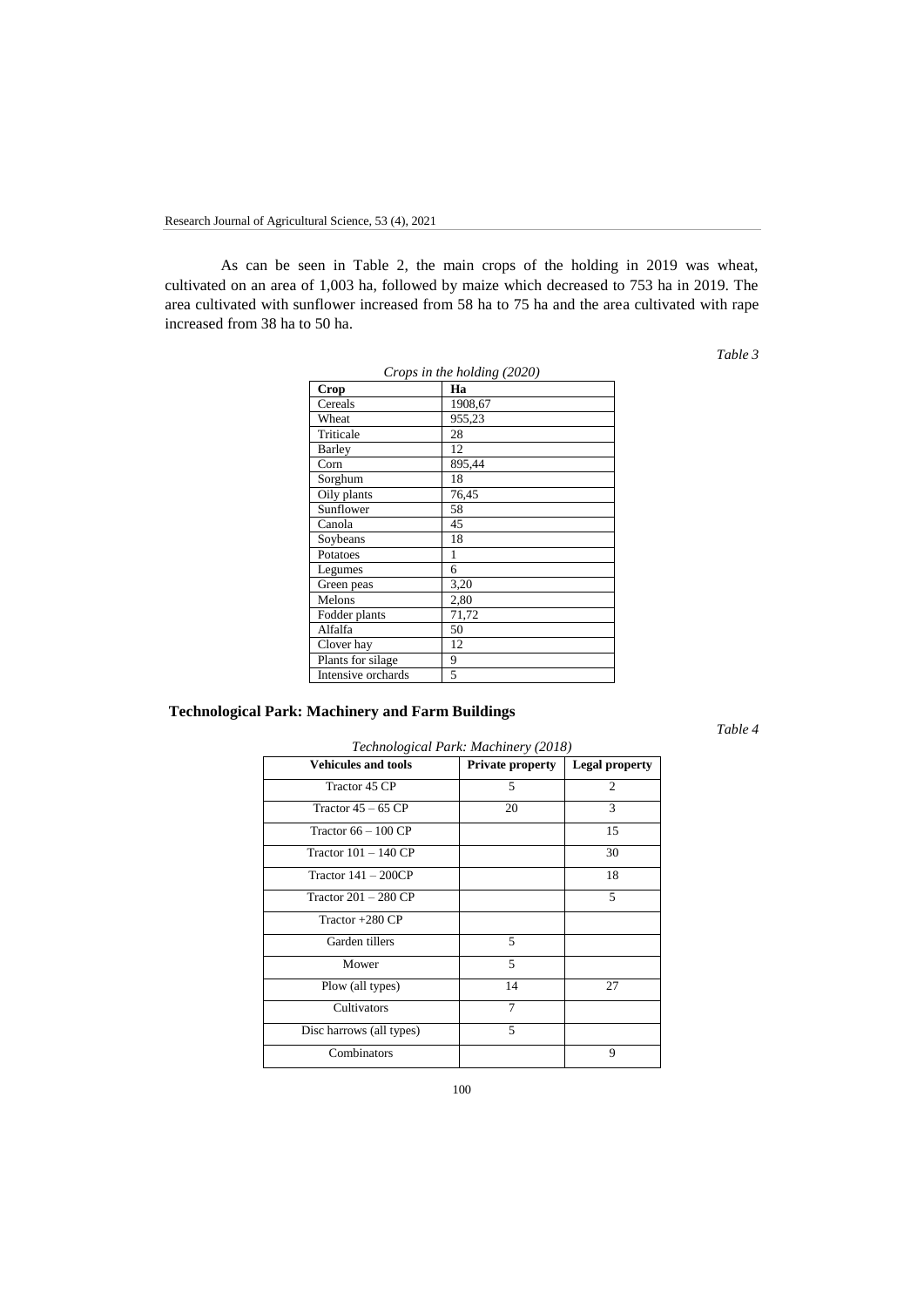## Research Journal of Agricultural Science, 53 (4), 2021

| Simple seeder                 | 5              |                |
|-------------------------------|----------------|----------------|
| Multifunctional seeder        |                | 10             |
| Simple Planter                | 3              | 8              |
| <b>Multifuntional Planter</b> |                | $\mathfrak{D}$ |
| Fertilizer spreaders          | $\overline{2}$ | 7              |
| Manure spreaders              | $\overline{2}$ | 5              |
| Weed control machines         | 6              | 10             |
| Harvester                     | $\overline{c}$ | 15             |
| Corn harvester                | 3              | 8              |
| <b>Trailers</b>               | 25             | 55             |
| Pickup car                    | 5              |                |
| Cart                          | 10             |                |
| Front loaders                 | $\overline{c}$ | 6              |

*Table 5*

*Technological Park: Farm Buildings in m2 (2018)*

| Construction    | <b>Private property</b> | <b>Legal property</b> |
|-----------------|-------------------------|-----------------------|
| <b>Stalls</b>   |                         | 32000                 |
| Barn warehouses | 780                     | 8300                  |
| Hay storage     | 500                     | 1251                  |
| <b>Sheds</b>    | 3500                    |                       |

As can be seen from Tables 4 and 5, the technological park and the construction area serving abundantly the farm needs.

*Table 6*

| $\overline{c}$<br>3<br>12<br>18<br>23<br>9 |
|--------------------------------------------|
|                                            |
|                                            |
|                                            |
|                                            |
|                                            |
| 4                                          |
|                                            |
|                                            |
|                                            |
| 20                                         |
| 7                                          |
|                                            |
| 9                                          |
|                                            |
| 14                                         |

*Technological Park: Machinery (2019)*

101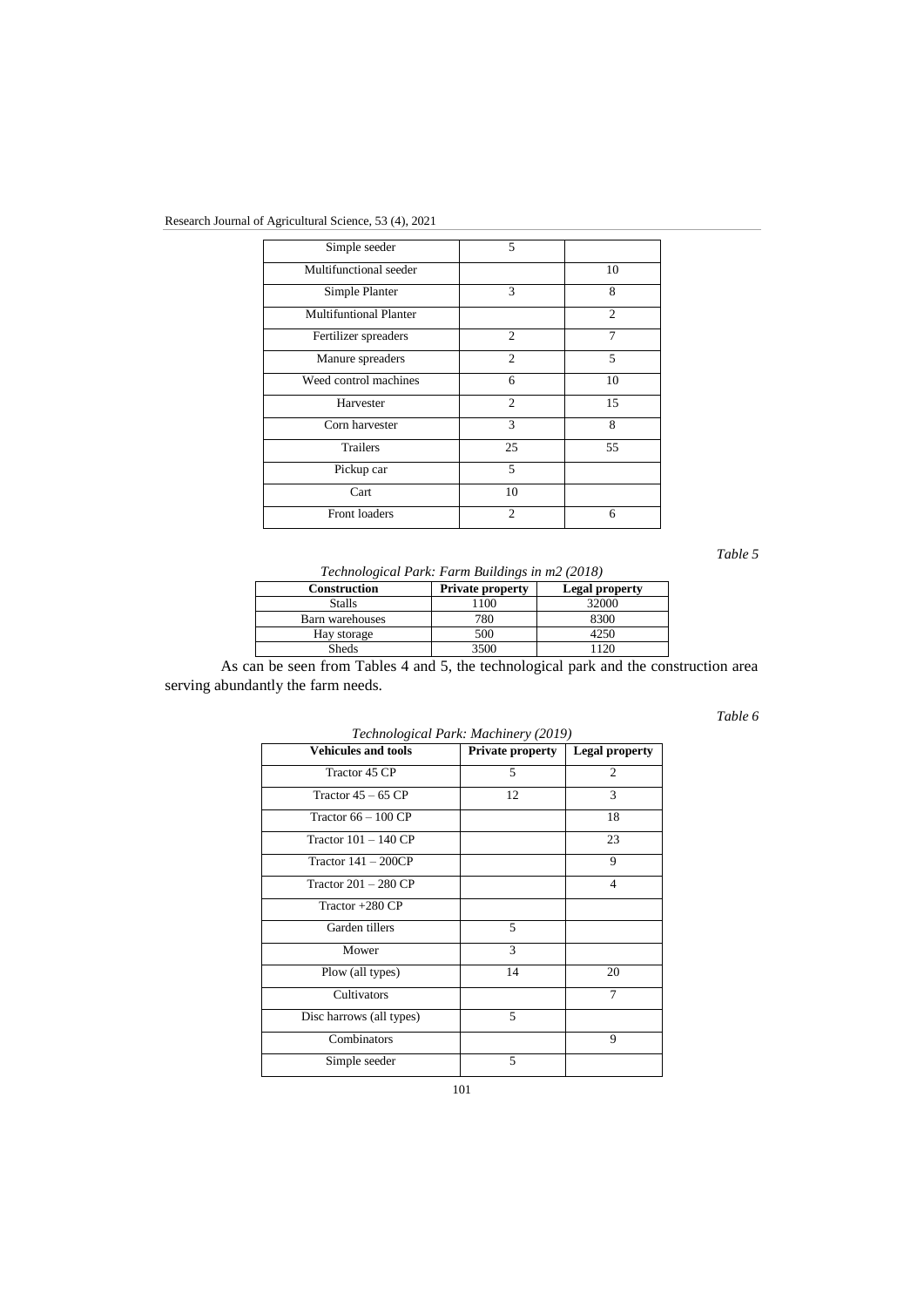# Research Journal of Agricultural Science, 53 (4), 2021

| Multifunctional seeder        |                | 11             |
|-------------------------------|----------------|----------------|
| Simple Planter                | 3              | 8              |
| <b>Multifuntional Planter</b> |                | $\overline{c}$ |
| Fertilizer spreaders          | $\overline{2}$ | 6              |
| Manure spreaders              | $\overline{c}$ | 5              |
| Weed control machines         | 5              | 12             |
| Harvester                     | $\overline{2}$ | 15             |
| Corn harvester                | 3              | 8              |
| <b>Trailers</b>               | 25             | 40             |
| Pickup car                    | 5              |                |
| Cart                          | 10             |                |
| Front loaders                 | $\overline{c}$ | 6              |
|                               |                |                |

*Table 7*

| <b>Vehicules and tools</b>    | Private property | <b>Legal property</b> |
|-------------------------------|------------------|-----------------------|
| Tractor 45 CP                 | 5                | $\overline{c}$        |
| Tractor $45 - 65$ CP          | 12               | $\overline{3}$        |
| Tractor $66 - 100$ CP         |                  | 18                    |
| Tractor $101 - 140$ CP        |                  | 23                    |
| Tractor $141 - 200CP$         |                  | $\tau$                |
| Tractor $201 - 280$ CP        |                  | $\overline{c}$        |
| Tractor +280 CP               |                  |                       |
| Garden tillers                | 5                |                       |
| Mower                         | 3                |                       |
| Plow (all types)              | 14               | 20                    |
| Cultivators                   |                  | 7                     |
| Disc harrows (all types)      | 5                |                       |
| Combinators                   |                  | 9                     |
| Simple seeder                 | 5                |                       |
| Multifunctional seeder        |                  | 10                    |
| Simple Planter                | $\overline{3}$   | 8                     |
| <b>Multifuntional Planter</b> |                  | $\overline{4}$        |
| Fertilizer spreaders          | $\overline{c}$   | 6                     |
| Manure spreaders              | $\overline{c}$   | 5                     |
| Weed control machines         | 5                | 10                    |
| Harvester                     | $\overline{c}$   | 12                    |
| Corn harvester                | 3                | 22                    |
| <b>Trailers</b>               | 25               | 35                    |

### *Technological Park: Machinery (2020)*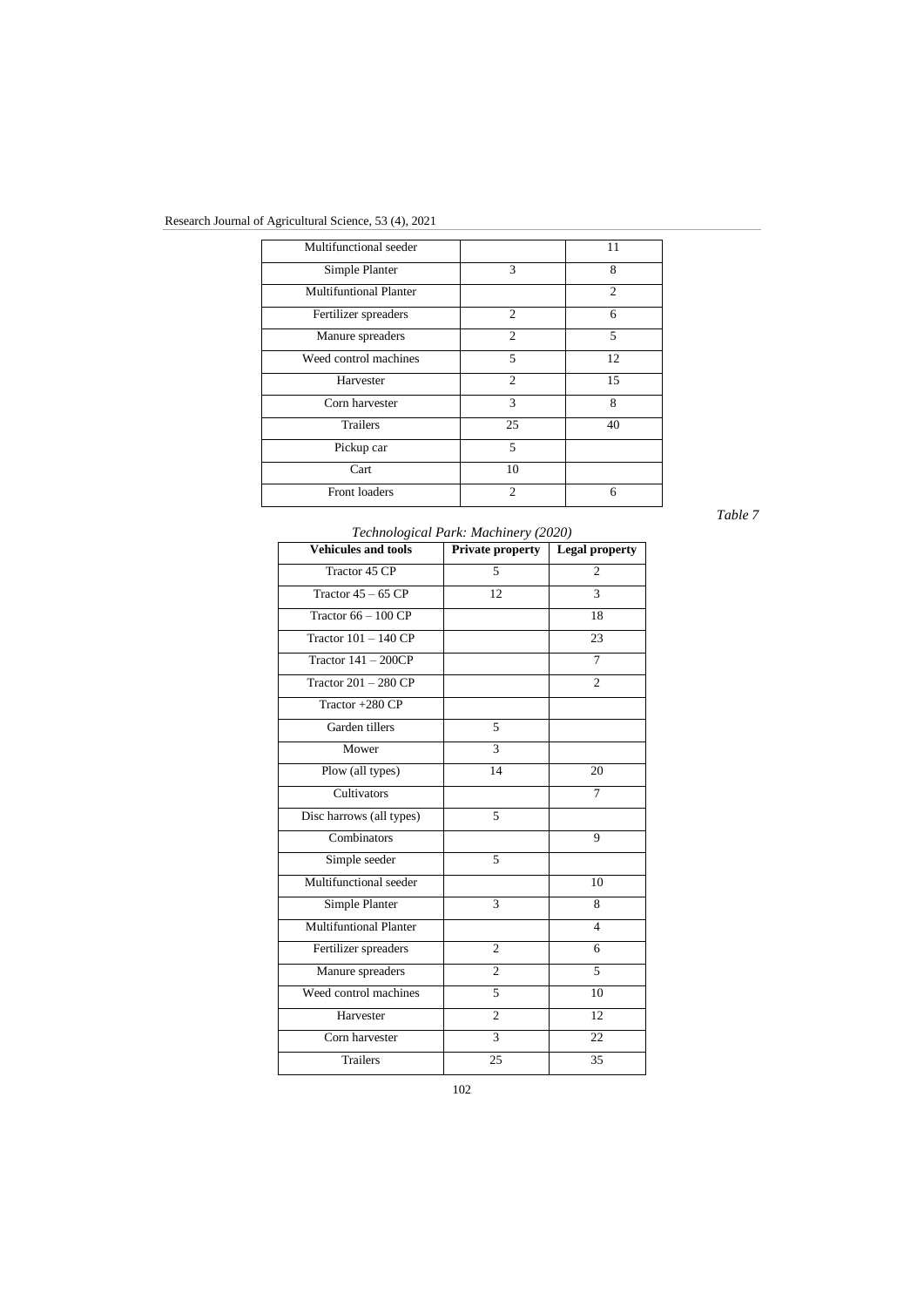Research Journal of Agricultural Science, 53 (4), 2021

| Pickup car    |  |
|---------------|--|
| Cart          |  |
| Front loaders |  |

#### **The Livestock Sector**

The livestock sector in 2018 consists of 2753 cattles, 10370 sheep, 109 goats, 77142 pigs, 553 birds and 1965 bees.

The livestock sector in 2019 consists of 7890 cattles, 14174 sheep, 196 goats, 77162 pigs, 636 birds and 2234 bees.

The livestock sector in 2020 consists of 8719 cattles, 16492 sheep, 199 goats, 77223 pigs, 1383 birds and 2497 bees.

As can be seen from the tables and figures above, the technological park is very well sized, with changes from year to year mostly due to refurbishment. Also, the livestock sector has an important place on the farm, the main animals reared are pigs – over 77,000 heads, sheep  $-16,000$  heads, and cattle  $-9000$  heads.

### **CONCLUSIONS**

- The studied system is of the intensive agriculture type.
- The main agricultural crops in 2019 were wheat cultivated on an area of 1,003 ha and maize cultivated on an area smaller than in 2018 (a decrease to 753 ha). The area cultivated with sunflower increased from 58 to 75 ha and the area cultivated with rape increased from 38 ha to 50 ha.
- Crops differed from year to year due to market requirements, crop rotation and climate change.
- The technological park is very sized and the changes that occurred annually were due to the replacement by other machines of the same type but more efficient.
- At the same time, this system is complemented by a wide range of animals to value crop.
- The livestock sector plays an important role in the holding: the main animals reared are pigs with more than 77,000 heads, followed by sheep (16,000 heads) and cattle (9,000 heads), plus goats, poultry, and bees.

#### **BIBLIOGRAPHY**

BERBECEA ADINA, ISIDORA RADULOV, L NIŢA, C VOGYVOLGYI, ALINA LAŢO, A ŐKROS, F CRISTA, KI LAŢO, 2014 - The quality of Maros River water in Romania Hungary cross border area. Research Journal of Agricultural Science 2014/6/1 CABI

BORCEAN A., MANEA D., SIMONA NIŢĂ, 2009 - The behavior of a sunflower assortment at the attack of the main pathogens under conditions from didactic station of U.S.A.M.V.B. Timişoara,

DICU D, BERTICI R, GAICA I., 2016 - Evaluation of eco-pedological conditions for orchards conversion of lands from Moravita, Timis county Research Journal of Agricultural Science, Facultatea de Agricultură, Vol. 48 (4), Ed. Agroprint Timişoara,ISSN 2066-1843

DRAGOESCU URLICA, A. A.; COROAMA-DORNEANU, L. KAMBERI, L., 2019 - Sustainable Learning and Material Development in ESP - English for the Life Sciences. International Journal for Quality Research 13(3):753-760. DOI: 10.24874/IJQR13.03-16

DUMA COPCEA ANIȘOARA, MIHUŢ CASIANA, NIŢĂ L., 2014, The bonitation of agricultural lands in Foeni locality, Timiş county, International Symposium, Trends in the European Agriculture Development", - 29-30 May, edition VII a, Timișoara